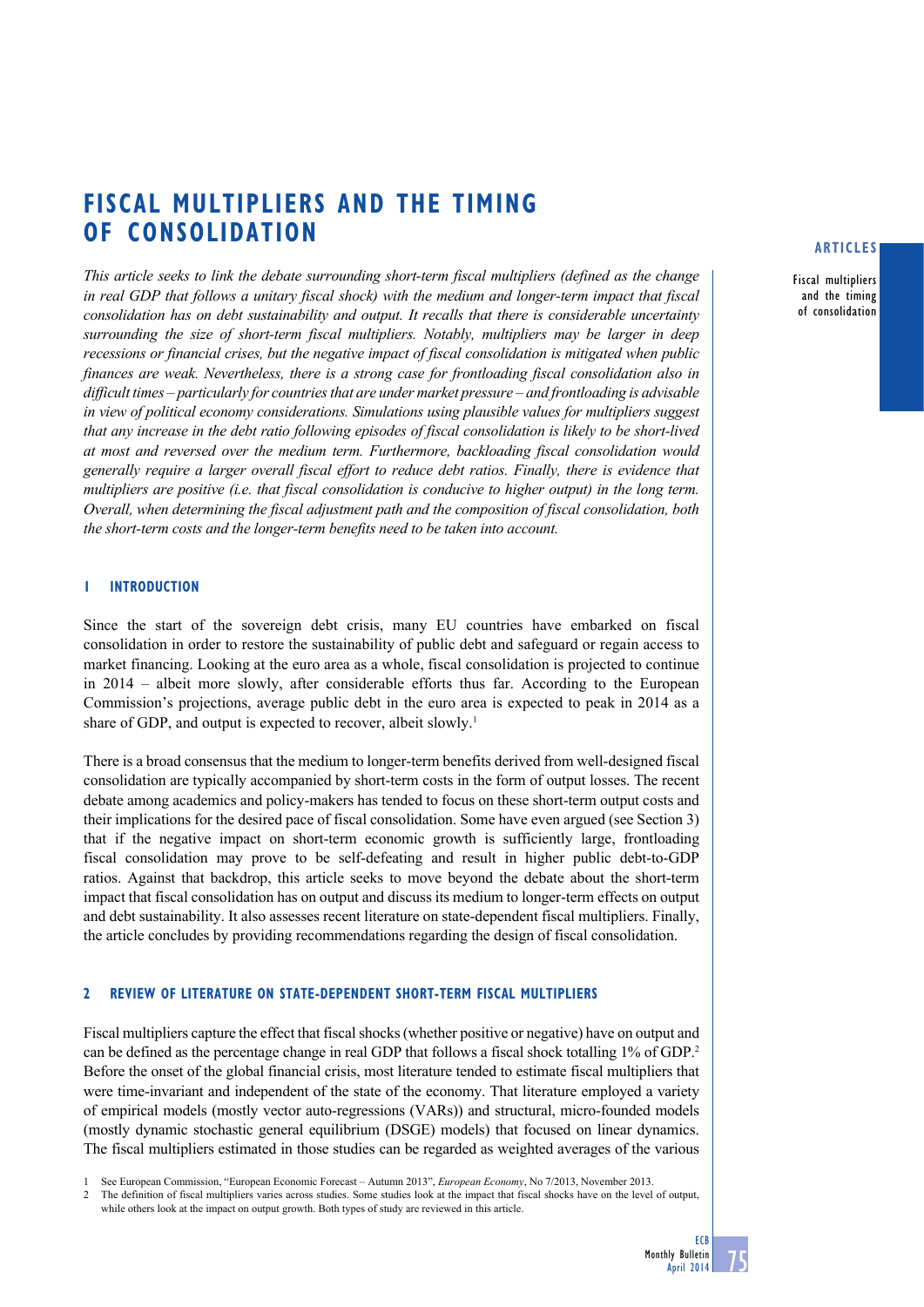multipliers seen during periods of economic expansion and downturns.<sup>3</sup> More recent literature extends that analysis to allow for state-dependent multipliers.

Estimates of fiscal multipliers generally vary depending on the countries and time period considered and the methodology used in the study. The range of estimates is large, as shown in the chart, which presents the distributions published in two specific papers reviewing literature.4 In the paper by Spilimbergo et al., the average multiplier (in terms of absolute value) is 0.5 (see the vertical dashed line in the adjacent chart), and the most frequently observed values are positive, but below the average. In the study by Gechert and Will (which is more recent), the average multiplier is between 0.5 and 1.0, depending on the revenue or expenditure instrument which is used to achieve consolidation and the estimation method.

The remainder of this section reviews recent literature on state-dependent fiscal multipliers, focusing on the economic conditions that characterised or preceded the euro area's sovereign debt crisis.<sup>5</sup> It also presents relevant simulations using the ECB's macroeconomic models.

### **Fiscal multipliers during recessions**

# **distribution of fiscal multipliers**



and Economic Growth in Europe", *Economic Watch*, BBVA Research, 2013. (For details of the two sets of data, see the papers referred to in footnote 4 of the main text.) Notes: The conventional negative short-term multiplier is presented in terms of absolute value. Negative multipliers denote a positive effect on GDP following an improvement in the budget balance (e.g. through cuts in government spending).

It has been claimed that the negative impact that fiscal consolidation has on output may be stronger during recessions than it is during boom periods. For instance, the effect of nominal price and wage rigidities may be greater during recessions than it is during boom periods, as prices and wages tend to adjust downwards more slowly on account (among other things) of institutional factors. Greater nominal rigidities generally lead to larger fiscal multipliers, as adjustment to weaker demand occurs through output and employment instead. Several empirical studies based on VARs distinguish between fiscal multipliers in recessions and those seen during periods of growth, using a variety of econometric techniques.<sup>6</sup> Most of those studies find that short-term spending multipliers are larger

- 3 See Parker, J., "On Measuring the Effects of Fiscal Policy in Recessions", *Journal of Economic Literature*, No 49, 2011, pp. 703-718. 4 See: Spilimbergo, A., Symansky, S. and Schindler, M., "Fiscal Multipliers", *IMF Staff Position Notes*, No 09/11, IMF, 2009;
- and Gechert, S. and Will, H., "Fiscal Multipliers: A Meta Regression Analysis", *IMK Working Papers*, No 97, IMK, 2012. 5 It also focuses on the spending multiplier, on which empirical literature is less divided when it comes to the question of size. A broader
- range of estimates is found for the tax multiplier, with estimates varying depending on the technique used to identify fiscal shocks. For a discussion, see Caldara, D. and Kamps, C., "What are the effects of fiscal shocks? A VAR-based comparative analysis", *Working Paper Series*, No 877, ECB, 2008.
- 6 These include: time-varying parameter VAR models with stochastic volatility (e.g. Kirchner, M., Cimadomo, J. and Hauptmeier, S., "Transmission of government spending shocks in the euro area: time variation and driving forces", *Working Paper Series*, No 1219, ECB, 2010); threshold VAR models (e.g. Baum, A. and Koester, G., "The impact of fiscal policy on economic activity over the business cycle – evidence from a threshold VAR analysis", *Discussion Papers*, No 03/2011, Deutsche Bundesbank, 2011; and Batini, N., Callegari, G. and Melina, G., "Successful Austerity in the United States, Europe and Japan", *IMF Working Papers*, No 12/190, IMF, 2012); Markov switching (smooth transition) VAR models (e.g. Auerbach, A. and Gorodnichenko, Y., "Measuring the Output Responses to Fiscal Policy", *American Economic Journal: Economic Policy*, No 4(2), 2012, pp. 1-27); and panel regression and VAR techniques applied to sub-groups of countries in accordance with predetermined thresholds (e.g. Ilzetzki, E., Mendoza, E. and Vegh, C., "How big (small?) are fiscal multipliers?", *Journal of Monetary Economics*, No 60(2), 2012, pp. 239-254).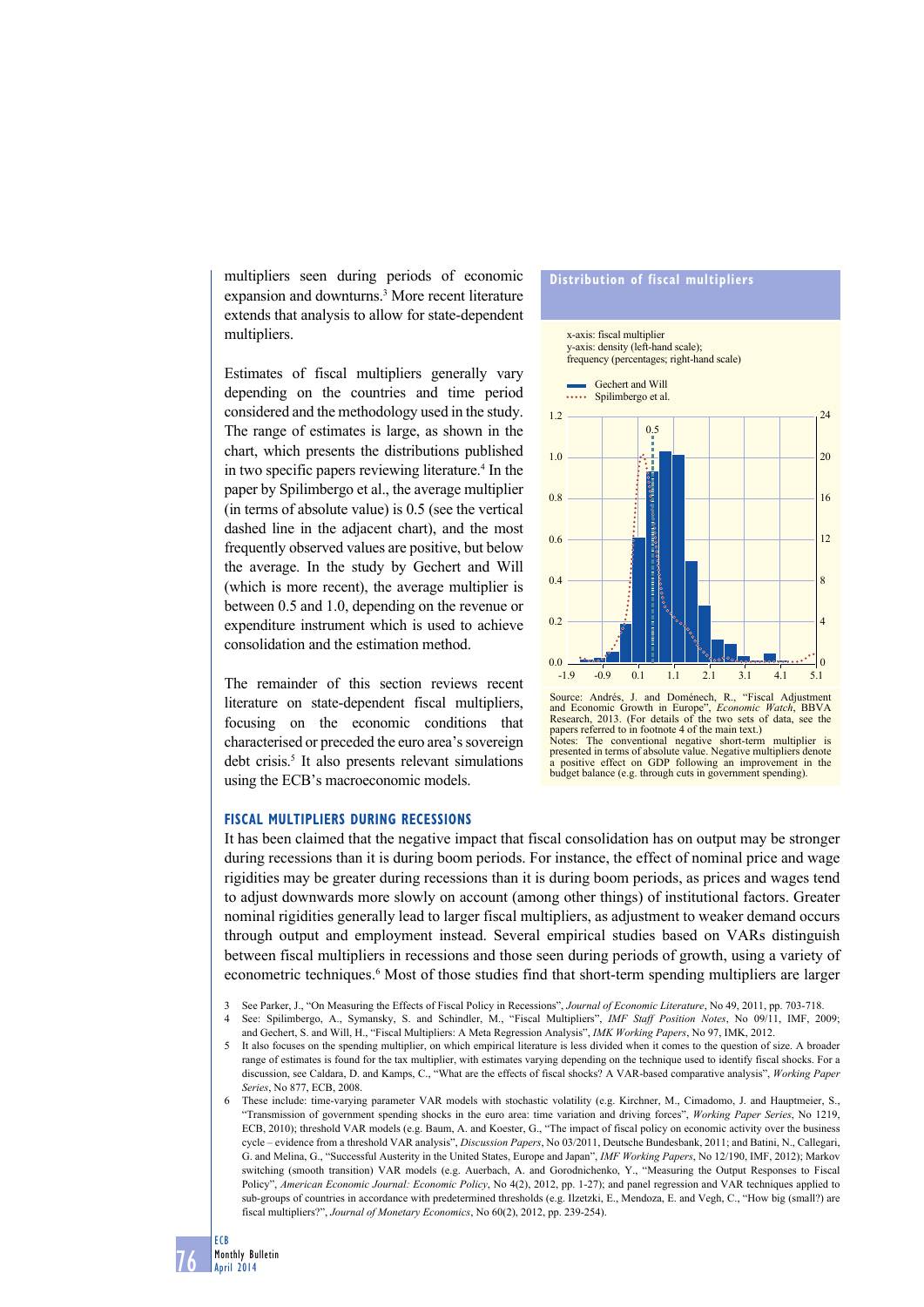Fiscal multipliers and the timing of consolidation

in recessions than they are in periods of growth. However, the size of the difference between the two varies widely. There are also several drawbacks associated with such empirical studies. First, most suffer from a lack of data on deep recessions.<sup>7</sup> Second, the models used for such analysis tend to be simple and prone to omitting other important determining factors.<sup>8</sup> Finally, threshold VAR studies typically use potential output as the threshold variable when identifying periods of recession, and the uncertainties surrounding estimates of potential output are well known.

DSGE models, in turn, can be calibrated to mimic recessionary conditions (for instance, by increasing the percentage of liquidity-constrained households), albeit most are unable to capture non-linear behaviour.<sup>9</sup> The associated increase in the multiplier is generally smaller for DSGE models than it is for empirical models.

#### **Fiscal multipliers in times of financial crisis**

Given that binding liquidity constraints are thought to strengthen the impact of a fiscal shock, the health of the financial system is another potential determinant of the size of fiscal multipliers. Financial frictions – which increase in size during recessions and are exacerbated in times of financial crisis – can lead to larger fiscal multipliers, as they limit private agents' ability to use credit to smooth consumption over time in response to a contractionary fiscal shock. The restrictive effects of consolidation may be stronger during or in the aftermath of financial crises, given the increase in the number of liquidity-constrained households. Though results vary across empirical literature, there is evidence that, overall, short-term fiscal multipliers are larger in economies that are suffering a financial crisis.10

# **Fiscal multipliers under constrained monetary policy**

A monetary policy that has little room for manoeuvre – something that is often seen during recessions and financial crises – may lead to larger fiscal multipliers, as interest rates do not react (or react only weakly) to declines in aggregate demand. In DSGE model-based analyses, the zero lower bound for monetary policy is generally found to be one of the most important factors in a larger than normal short-term multiplier.<sup>11</sup> Models calibrated using US data have found that the size of the government spending multiplier substantially exceeds 1 when the nominal monetary policy interest rate is fixed at zero.12 However, none of these models capture the effect of non-standard monetary policy measures, which can provide additional accommodation even when central bank interest rates have effectively reached the lower bound (to the extent that a lower bound can be properly identified).

<sup>7</sup> As pointed out by Parker (op. cit., footnote 3).<br>8 The reduced-form VARs that are generally in

<sup>8</sup> The reduced-form VARs that are generally used to estimate fiscal multipliers are prone to omitted variable bias and other estimation challenges, such as the "fiscal foresight problem" (see Leeper, E.M. et al., "Fiscal foresight: analytics and econometrics", *NBER Working Papers*, No 14028, 2008). Omitting debt feedback from VARs can also result in incorrect estimates of the dynamic effects of fiscal shocks (as shown in Favero, C. and Giavazzi, F., "Debt and the effects of fiscal policy", *NBER Working Papers*, No 12822, 2007).

<sup>9</sup> For a review of factors affecting the size of fiscal multipliers in DSGE models, see Coenen, G. et al., "Effects of fiscal stimulus in structural models", *American Economic Journal: Macroeconomics*, No 4(1), 2012, pp. 22-68.

<sup>10</sup> In this respect, a recent study has found short-term fiscal multipliers of around 2 in OECD countries suffering a financial crisis (see Corsetti, G., Meier, A. and Müller, G., "What Determines Government Spending Multipliers?", *Economic Policy*, No 27, 2012, pp. 521-565). Using a threshold VAR, another study has provided evidence for Germany, Italy, the United States and the United Kingdom that is consistent with larger multipliers during periods of financial stress, albeit those multipliers remained well below 1 even in the presence of financial stress – e.g. 0.4 (versus 0.2) in Germany and 0.7 (versus 0.3) in Italy (see Afonso, A., Baxa, J. and Slavík, M., "Fiscal developments and financial stress: a threshold VAR analysis", *Working Paper Series*, No 1319, ECB, 2011). Finally, a third study has concluded that the spending multiplier is slightly larger in Spain during banking crises (see Hernández de Cos, P. and Moral-Benito, E., "Fiscal multipliers in turbulent times: the case of Spain", *Working Paper Series*, No 1309, Banco de España, 2013).

<sup>11</sup> As was pointed out in a recent review of DSGE studies looking at fiscal multipliers (see Leeper, E.M., Traum, N. and Walker, T.B., "Clearing up the fiscal multiplier morass", *NBER Working Papers*, No 17444, 2011), the monetary policy regime and (albeit to a slightly lesser extent) the percentage of liquidity-constrained households are the most important factors influencing the size of short-term multipliers.

<sup>12</sup> See, for example, Christiano, L., Eichenbaum, M. and Rebelo, S., "When is the Government Spending Multiplier Large?", *Journal of Political Economy*, Vol. 119, No 1, 2011, pp. 78-121.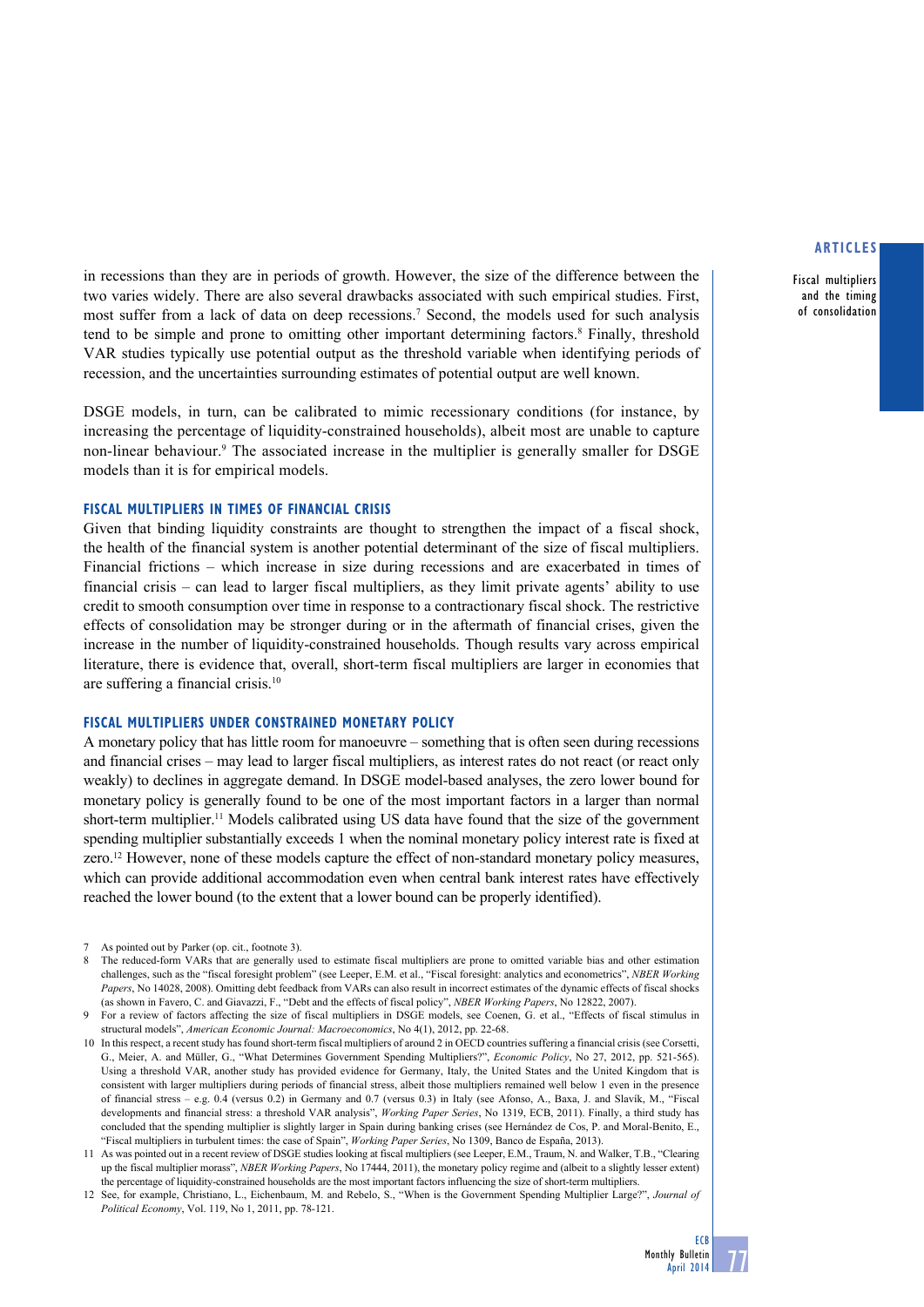#### **Fiscal multipliers in the presence of weak public finances**

There is a general consensus that the short-term output costs of fiscal consolidation are lower when consolidation is implemented during a rapid deterioration in public finances.13 This is, among other things, the result of confidence effects, which materialise via reduced sovereign spreads. Determined action by governments can restore fiscal sustainability and thus contribute to macroeconomic stability and a recovery in output. The credibility of government announcements can also influence the size of fiscal multipliers through direct supply-side effects. For instance, fiscal consolidation is generally associated with smaller short-term multipliers if markets are convinced that the measures announced will be implemented in full and remain in place. In the presence of full credibility, markets' anticipation of tax cuts in the longer term following consolidation measures today may result in favourable supply-side effects, including an increase in labour supply even in the short term. Several recent studies have found evidence that positive short-term multipliers may decline or even turn negative in the presence of high debt ratios.14 On the other hand, when several countries facing fiscal problems consolidate simultaneously, the overall negative impact on the domestic economy may be compounded. For analysis of the significance of fiscal spillover effects in the euro area, see Box 1 below.

Overall, in cases of large systemic risks when governments' ability to honour their debt obligations is called into question and the financial stability of monetary union is threatened, the benefits of fiscal consolidation are likely to be larger than those captured by standard model simulations.

- 13 The expectation channel may even prompt short-term increases in private consumption and thus output when fiscal consolidation is implemented to address high levels of government indebtedness, as explained in Blanchard, O., "Comment", *NBER Macroeconomics Annual*, 1990, pp. 111-116 ("... by taking measures today, the government eliminates the need for larger, maybe much more disruptive adjustments in the future and this may in turn increase consumption." (p. 111); "... the longer the government waits to consolidate, the higher the required tax increase when it does." (p. 112)). See also Sutherland, A., "Fiscal Crises and Aggregate Demand: Can High Public Debt Reverse the Effects of Fiscal Policy?", *Journal of Public Economics*, No 65(2), 1997, pp. 147-162.
- 14 See, inter alia: Ilzetzki, Mendoza and Vegh, op. cit., footnote 6; Corsetti, Meier and Müller, op. cit., footnote 10; Nickel, C. and Tudyka, A., "Fiscal stimulus in times of high debt: reconsidering multipliers and twin deficits", *Working Paper Series*, No 1513, ECB, 2013; and Hernández de Cos and Moral-Benito, op. cit., footnote 10.

### **Box 1**

#### **Fiscal spillover effects in the euro area**

Negative effects on growth resulting from domestic fiscal consolidation can be exacerbated when several countries consolidate simultaneously. This box discusses the main international transmission channels for fiscal shocks and, using illustrative model-based simulations, assesses the potential size of fiscal spillovers in the event of several euro area countries tightening their fiscal policies simultaneously.

#### **Transmission channels for fiscal shocks in a monetary union**

In a monetary union, where member countries have a common interest rate and the same nominal exchange rate, trade links between countries are the main transmission channel for fiscal shocks. Fiscal consolidation in one member country affects other member countries via reduced domestic activity and demand, some of which translates into reduced demand for foreign goods.<sup>1</sup> The demand effect of fiscal consolidation can translate into lower domestic inflationary

1 See, for example, Hebous, S. and Zimmermann, T., "Estimating the effects of coordinated fiscal actions in the euro area", *European Economic Review*, Vol. 58(C), 2013, pp. 110-121.

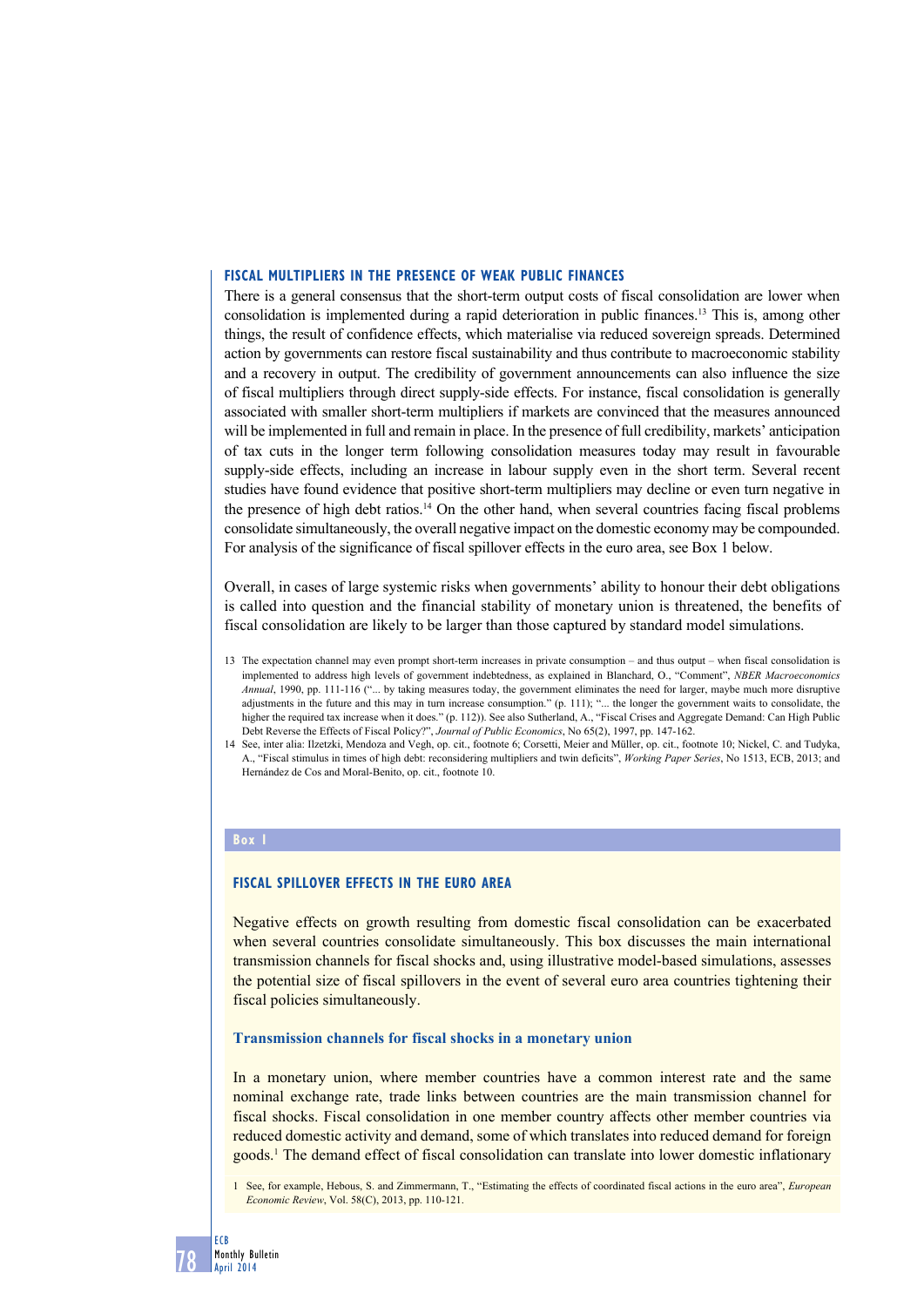Fiscal multipliers and the timing of consolidation

pressures, which can lead to the depreciation of the real effective exchange rate, improving the competitiveness of the home country and possibly triggering further negative spillover effects for the other members of the monetary union.

#### **Fiscal spillovers in the euro area: illustrative model-based evidence**

This section presents an illustrative simulation, using the ECB's New Multi-Country Model (NMCM)<sup>2</sup> to assess the size of fiscal spillovers across the five largest euro area countries (Germany, France, Italy, Spain and the Netherlands) and a group of "small countries" comprising the remaining members of the euro area.

In this simulation, countries are assumed to implement permanent fiscal consolidation totalling 1% of GDP, with that consolidation being equally balanced between revenue and expenditure. The model accounts for the downward impact that fiscal consolidation has on domestic sovereign risk premia, which are assumed in the simulation to be fully transmitted to the financing conditions of the domestic private sector (via the "sovereign risk channel").<sup>3</sup> In this situation, fiscal spillovers operate mainly via the trade channel, the interest rate is exogenous and there are no confidence-related spillover effects affecting sovereign risk premia.<sup>4</sup>

The table overleaf shows the spillover effects obtained from NMCM simulations. The main diagonal values indicate the cumulative domestic fiscal multipliers after three years which result from permanent fiscal consolidation totalling 1% of GDP that is implemented in the first year. The size and sign of the country-specific fiscal multipliers are in line with the average findings of the literature on fiscal multipliers (see chart in main text). Off-diagonal values indicate the cumulative effect over a three-year period that fiscal consolidation in the originating country (rows) will have on the GDP of the recipient country (columns). Germany causes the largest spillover effects for other countries (as well as the euro area as a whole). For example, fiscal consolidation in Germany (first row) totalling 1% of GDP is found to reduce domestic GDP by 0.45%. The negative spillover effect on the GDP of other countries ranges from 0.03% for France to 0.06% for the group of small countries. The negative impact on the euro area excluding Germany totals 0.05% of GDP.

The evidence presented in the table shows that when all countries consolidate simultaneously, the drag on domestic growth is stronger than if a country consolidates alone (see last two rows). The size of the additional drag on domestic GDP stemming from simultaneous fiscal consolidation is fairly similar across Italy, Spain, the Netherlands and the small countries (averaging around 0.14%). Overall, the largest drag on growth comes from domestic consolidation.

<sup>2</sup> For a full description of this model, see Dieppe, A., González Pandiella, A., Hall, S. and Willman, A., "The ECB's New Multi-Country Model for the euro area: NMCM – with boundedly rational learning expectations", *Working Paper Series*, No 1316, ECB, 2011.

<sup>3</sup> See Corsetti, G., Kuester, K., Meier, A. and Müller, G., "Sovereign risk, fiscal policy and macroeconomic stability", *The Economic Journal*, Vol. 123, Issue 566, 2013, pp. F99-F132.

<sup>4</sup> In addition to the spread effect, NMCM simulations may account for positive spillovers of confidence resulting from consolidation in other countries (i.e. the declines in sovereign risk premia in the consolidating country – the spread effect – are reflected in lower risk premia in the other countries in the model). Empirical evidence on spillovers of confidence is provided in Amisano, G. and Tristani, O., "The euro area sovereign crisis: monitoring spillovers and contagion", *Research Bulletin*, No 14, ECB, 2011.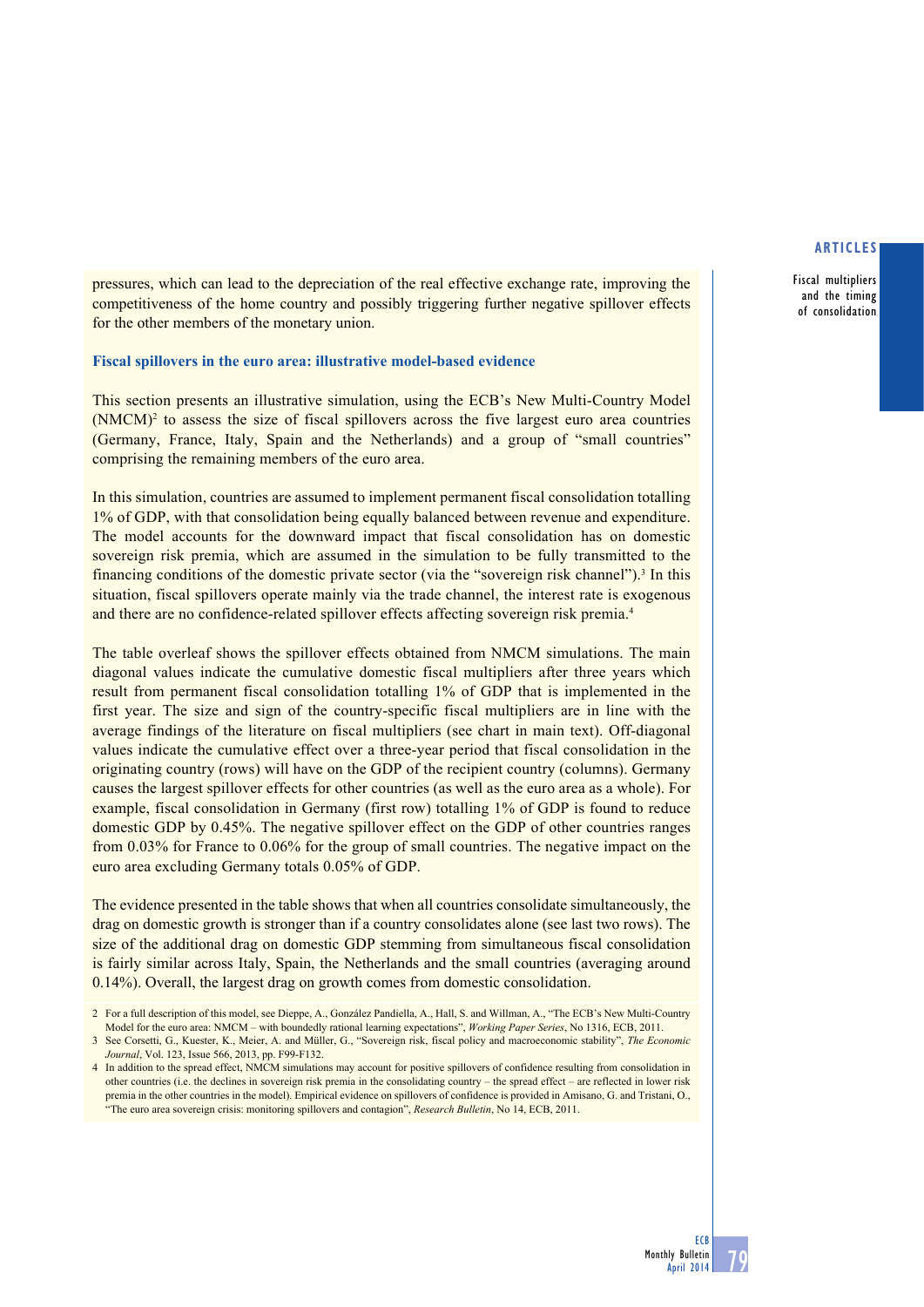# **Spillover effects on GDP of fiscal consolidation totalling 1% of GDP implemented in the first year**

(cumulative values after three years; deviation from baseline domestic GDP; percentages)

|                                         | <b>Recipient country</b> |           |         |           |         |              | Euro area aggregate |                  |
|-----------------------------------------|--------------------------|-----------|---------|-----------|---------|--------------|---------------------|------------------|
|                                         |                          |           |         |           |         |              | <b>Excluding</b>    | <b>Including</b> |
|                                         |                          |           |         |           |         | <b>Small</b> | country             | country          |
| <b>Country originating fiscal shock</b> | <b>DE</b>                | <b>FR</b> | IT      | <b>ES</b> | NL      | countries    | of origin           | of origin        |
| DE                                      | $-0.45$                  | $-0.03$   | $-0.05$ | $-0.05$   | $-0.06$ | $-0.06$      | $-0.05$             | $-0.15$          |
| <b>FR</b>                               | $-0.03$                  | $-0.43$   | $-0.04$ | $-0.05$   | $-0.03$ | $-0.04$      | $-0.03$             | $-0.12$          |
| IT                                      | $-0.01$                  | $-0.01$   | $-0.22$ | $-0.01$   | $-0.01$ | $-0.01$      | $-0.01$             | $-0.05$          |
| <b>ES</b>                               | $-0.01$                  | $-0.02$   | $-0.02$ | $-0.54$   | $-0.02$ | $-0.02$      | $-0.02$             | $-0.08$          |
| NL                                      | $-0.01$                  | $-0.01$   | $-0.01$ | $-0.01$   | $-0.42$ | $-0.02$      | $-0.01$             | $-0.04$          |
| Small countries                         | $-0.02$                  | $-0.01$   | $-0.02$ | $-0.02$   | $-0.03$ | $-0.43$      | $-0.02$             | $-0.09$          |
| Country acts alone                      | $-0.45$                  | $-0.43$   | $-0.22$ | $-0.54$   | $-0.42$ | $-0.43$      |                     |                  |
| Simultaneous consolidation              | $-0.52$                  | $-0.51$   | $-0.35$ | $-0.68$   | $-0.55$ | $-0.58$      |                     |                  |

Source: ECB calculations based on NMCM simulations.

Notes: The main diagonal values are cumulative domestic fiscal multipliers, while off-diagonal values represent the effect of fiscal consolidation in the originating country (rows) on the GDP of the recipient country (columns). All are expressed as the deviation from baseline domestic GDP in percentage terms.

These NMCM simulations are broadly in line with most other model-based predictions regarding fiscal spillovers.<sup>5</sup> However, some recent studies<sup>6</sup> have found larger spillover effects. Differences across models stem from the large number of assumptions employed, such as those regarding the percentage of liquidity-constrained households, the mechanism underlying the formation of expectations and the composition of the shock. More generally, the size of fiscal spillovers depends on a number of factors, including the analytical method employed, trade elasticities and any confidence effects in financial markets that reduce sovereign risk premia.

5 See Wieland, V., "Monetary policy targets and the stabilisation objective: a source of tension in EMS", *Journal of International Money and Finance*, No 15(1), 1996, pp. 95-116.

6 A recent study has found that a temporary increase in government investment in Germany totalling 1% of GDP and lasting two years increases real GDP in other countries by between 0.2% and 0.3% (see in't Veld, J., "Fiscal consolidations and spillovers in the euro area periphery and core", *Economic Papers*, No 506, European Commission, 2013). Meanwhile, the IMF, using three different structural models, has found that a two-year increase in expenditure in Germany totalling 1% of GDP will boost real GDP in the rest of the euro area by a maximum of 0.2% (see IMF, *Germany: 2013 Article IV Consultation*, Country Report No 13/255, 2013). The effect varies depending on the model used and is smaller for revenue-based fiscal stimulus and in the absence of monetary policy accommodation.

# **Simulations conducted using the ECB's New Area-Wide Model**

Looking at the euro area aggregate, DSGE simulations conducted using the ECB's New Area-Wide Model (NAWM; see Box 6 of the December 2012 issue of the Monthly Bulletin) provide illustrations of how some of the factors discussed above could affect the size of fiscal multipliers. They also indicate that the composition of fiscal consolidation matters. Overall, these simulations largely suggest that short-term fiscal multipliers are (in terms of absolute value) considerably smaller than 1 (see table opposite).<sup>15</sup> The short-term multiplier rises above 1 when consolidation is based purely on the reduction of government investment and/or government consumption, and at the same time (i) consolidation plans are imperfectly credible and implemented in the presence of constrained monetary policy (see column 1), and (ii) the percentage of liquidity-constrained (non-Ricardian) households increases (see column 5).

The NAWM simulations, which are independent of the state of the economy (like most empirical models), indicate that government spending is usually associated with larger short-term multipliers than taxes.

15 Overall, fiscal multipliers derived from structural models tend to be smaller than those suggested by empirical models. However, such results are not fully comparable, as the treatment of fiscal shocks (e.g. transitory versus permanent shocks) may differ across studies. For a review, see also European Commission, "Report on Public Finances in EMU – 2012", *European Economy*, No 4/2012, July 2012.

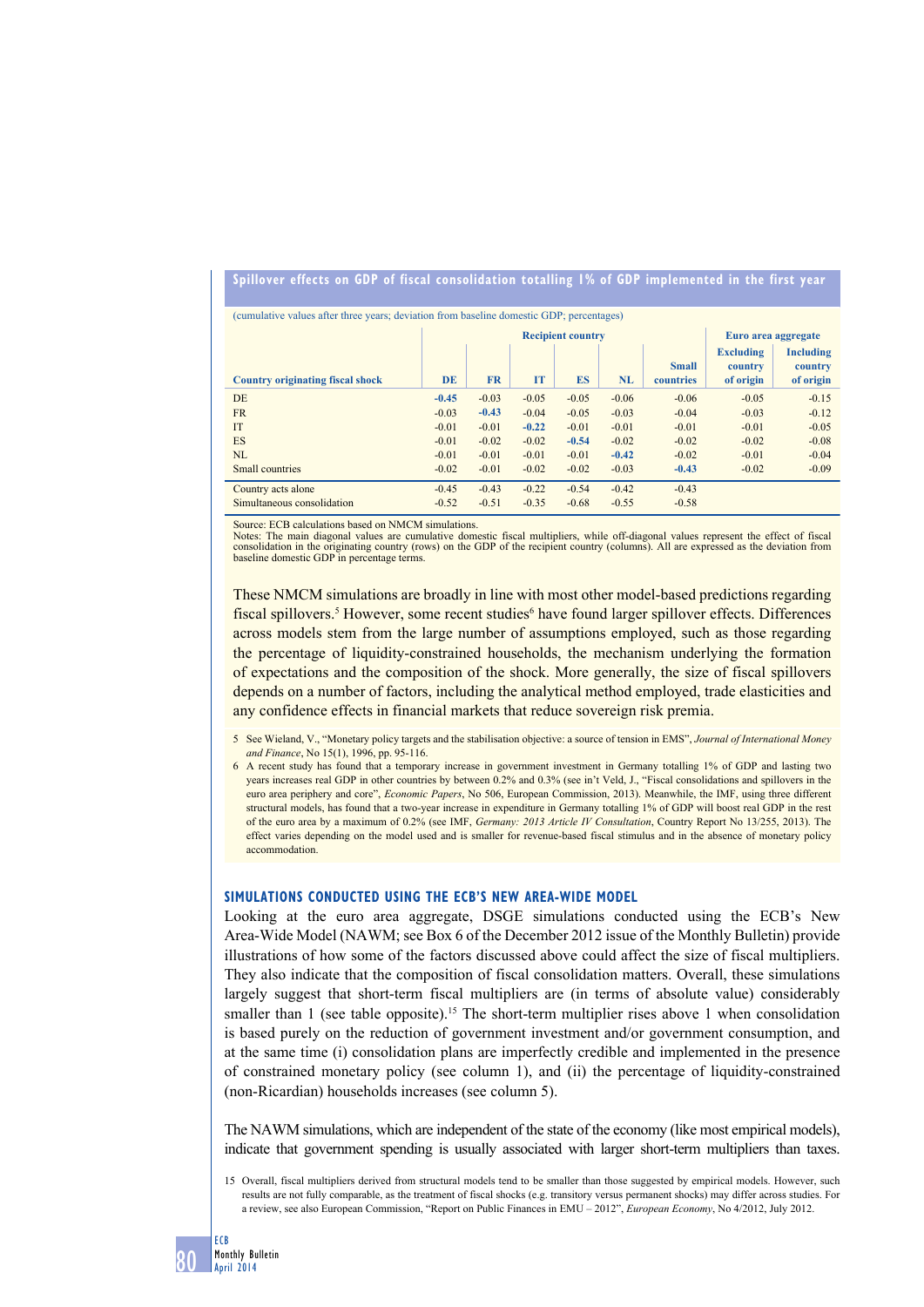Fiscal multipliers and the timing of consolidation

**short-term multipliers in the ecb's new Area-wide model**

| (percentages)              |                                                                      |                                 |                         |                                                     |                                            |
|----------------------------|----------------------------------------------------------------------|---------------------------------|-------------------------|-----------------------------------------------------|--------------------------------------------|
|                            | <b>Imperfect</b><br>credibility and<br>fixed monetary<br>policy rate | <b>Imperfect</b><br>credibility | <b>Full credibility</b> | <b>Full credibility</b><br>and lower risk<br>premia | <b>More</b><br>non-Ricardian<br>households |
| <b>Fiscal instrument</b>   | $\left(1\right)$                                                     | (2)                             | (3)                     | (4)                                                 | (5)                                        |
| Government consumption     | $-1.13$                                                              | $-0.95$                         | $-0.59$                 | $-0.45$                                             | $-1.18$                                    |
| Government investment      | $-1.40$                                                              | $-1.28$                         | $-0.71$                 | $-0.56$                                             | $-1.45$                                    |
| General transfers          | $-0.14$                                                              | $-0.06$                         | 0.02                    | 0.16                                                | $-0.31$                                    |
| Labour tax                 | $-0.10$                                                              | $-0.18$                         | $-0.52$                 | $-0.37$                                             | $-0.21$                                    |
| Consumption tax            | $-0.70$                                                              | $-0.55$                         | $-0.31$                 | $-0.17$                                             | $-0.75$                                    |
| <b>Expenditure package</b> | $-0.94$                                                              | $-0.78$                         | $-0.36$                 | $-0.22$                                             | $-1.01$                                    |
| Revenue package            | $-0.40$                                                              | $-0.37$                         | $-0.42$                 | $-0.27$                                             | $-0.48$                                    |
| <b>Expenditure</b>         | $-0.67$                                                              | $-0.57$                         | $-0.39$                 | $-0.24$                                             | $-0.75$                                    |
| and revenue package        |                                                                      |                                 |                         |                                                     |                                            |

Source: ECB calculations.

Notes: These short-term multipliers show the average effect on real GDP over the first two years of a permanent fiscal consolidation shock

totalling 1% of initial GDP. The baseline scenario for the last column in the table is column 1.<br>The expenditure (revenue) package is based solely on reductions in expenditure (tax increases), distributed evenly across gov of reductions in expenditure and increases in revenue.

The imperfect and full credibility scenarios assume that monetary policy is not constrained by the zero lower bound and is thus able to partially offset the drag on short-term prowth that stems from the consolidation measu interest rate is allowed to respond to economic conditions in accordance with the monetary policy rule embedded in the NAWM (whereby<br>the monetary authority temporarily lowers the policy rate, by contrast with the fixed pol full credibility scenario, that consolidation creates budgetary room after ten years, and the simulations assume that this is used to reduce the labour tax rate. Agents' anticipation of such tax cuts results in favourable supply-side effects, including an increase in labour supply<br>even in the short term. This, in turn, mitigates the negative short-term impact t with full credibility and lower risk premia also assumes that the medium-term reduction in the government debt-to-GDP ratio following<br>consolidation is associated with a decline in the sovereign risk premium. As regards the consumption through the adjustment of their money holdings. This might explain the relatively modest effect on the multiplier.

Changes in government consumption and investment are likely to have a more direct impact on aggregate demand than increases in taxes (and transfers to households), which feed through to output via changes in consumption and saving behaviour. This is the case, in particular, for cuts in productive government investment, which also affect the marginal product of private capital and thus the supply side of the economy.

As pointed out above, the credibility of government announcements is also important for the size of multipliers in the NAWM simulations. In the presence of imperfect credibility – when markets do not initially believe that the government is committed to fully implementing the announced consolidation measures – multipliers are larger. Conversely, multipliers are smaller if markets are convinced that government plans will be carried out in full. The short-term fiscal multiplier may be even smaller if credible consolidation plans are associated with a reduction in the sovereign risk premium (see column 4 of table). This lowers the government's debt servicing costs and reduces the private sector's financing costs, thereby stimulating private investment.

In conclusion, there is considerable uncertainty surrounding the size of short-term fiscal multipliers. In the case of the euro area, several recent institutional developments aimed at strengthening fiscal and macroeconomic governance may help to enhance the credibility of fiscal consolidation, thereby reducing its short-term costs. In addition, in situations where fiscal consolidation is necessary to avoid a large systemic sovereign debt crisis, one should be cautious when drawing conclusions regarding the costs of fiscal consolidation on the basis of estimated short-term fiscal multipliers. In such situations, the costs of not undertaking fiscal consolidation are likely to be significantly higher than those of returning fiscal policy to a sustainable path.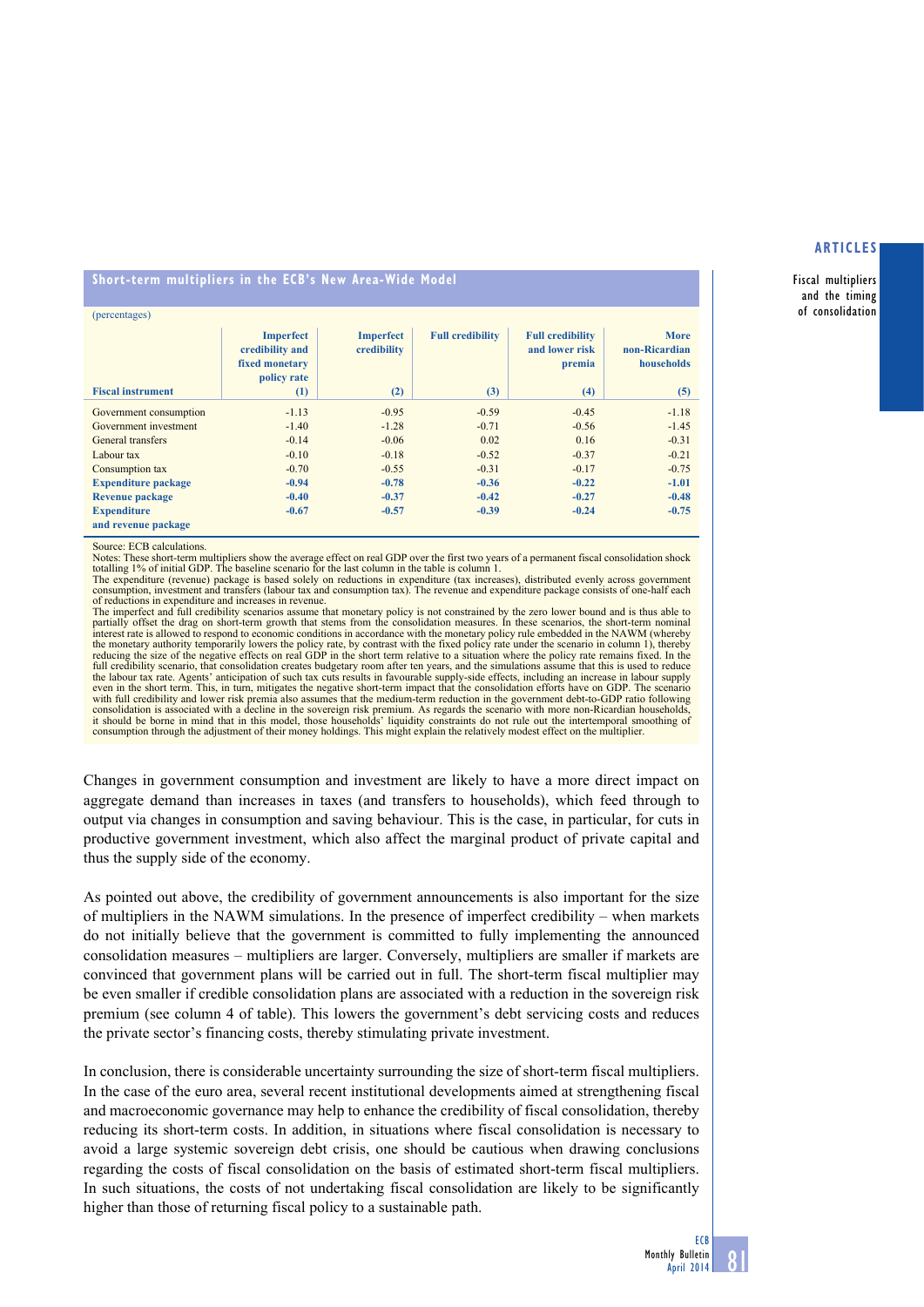# **3 relevance of fiscal multipliers for debt dynamics and the pace of consolidation**

As indicated above, several academic papers have recently suggested that fiscal multipliers may be larger in crisis situations than they are in normal times. Some commentators have used this evidence to argue that frontloaded consolidation should be avoided in countries that do not face an imminent risk of losing access to market financing.16 Of course, evidence that fiscal multipliers are large in the current environment is not sufficient to argue that fiscal consolidation should be postponed. If multipliers remain similarly large in the future, postponing fiscal consolidation will only delay the negative short-term effects on growth. However, if those fiscal multipliers are expected to be smaller in the future, backloading consolidation may reduce the negative impact on short-term growth. This may be the case in countries that are currently experiencing a large degree of economic slack, countries where monetary policy's ability to cushion demand is constrained and countries where poorly functioning banking systems restrict households' ability to smooth consumption in the face of fiscal policy shocks.

A related (but separate) argument suggests that frontloaded consolidation could exacerbate hysteresis effects in the economy.<sup>17</sup> This concerns situations where cyclical downturns in economic activity have the capacity to permanently damage the long-term productive potential of the economy. These hysteresis effects may be more pronounced during deep recessions, when high unemployment rates and the long duration of unemployment increase the risk of a permanent loss of skills for some workers, and when low levels of investment threaten a permanent decline in the stock of productive capital. Even if the fiscal multiplier is not expected to be smaller in the future, concerns about hysteresis effects could still favour backloaded fiscal adjustment.

Some commentators have even argued that, in certain circumstances, frontloaded fiscal consolidation can be self-defeating. That is to say, in the presence of sufficiently large short-term fiscal multipliers and hysteresis effects, the short-term drag on growth resulting from fiscal consolidation can more than offset the reduction in debt stemming from lower government borrowing, causing the public debt-to-GDP ratio to increase. Countries with a high initial debt-to-GDP ratio are at the greatest risk of self-defeating consolidation.<sup>18</sup> While the sustainability of public finances is a long-term concept, there may be situations, according to this view, where financial markets focus excessively on the short-term dynamics of public debt. In such cases, a temporary increase in the debt-to-GDP ratio could weaken market confidence and trigger negative second-round effects through rising interest rates.19

However, there are strong arguments in support of frontloaded fiscal consolidation.20 Countries that are under market pressure will face higher sovereign borrowing costs, which will lead to larger fiscal deficits, owing to the increased debt servicing costs. Rising sovereign spreads can also be passed on to private sector borrowing costs, with negative implications for economic growth and the dynamics of public debt. Countries that find themselves in these positions often have little choice but to frontload fiscal adjustment. In situations of financial market stress,

17 See DeLong, J.B. and Summers, L.H., "Fiscal policy in a depressed economy", *Brookings Papers on Economic Activity*, spring 2012.

ECB

<sup>16</sup> This argument is summarised in Blanchard, O. and Leigh, D., *Fiscal consolidation: At what speed?*, VoxEU, 3 May 2013. For supporting literature, see, inter alia: Corsetti, Meier and Müller, op. cit., footnote 10; De Grauwe, P. and Ji, J., *Panic-driven austerity in the Eurozone and its implications*, VoxEU, 21 February 2013; and Blanchard, O. and Leigh, D., "Growth Forecast Errors and Fiscal Multipliers", *IMF Working Papers*, No 13/00, IMF, 2013.

<sup>18</sup> See Eyraud, L. and Weber, A., "The Challenge of Debt Reduction during Fiscal Consolidation", *IMF Working Papers*, No 13/67, IMF, 2013. 19 See Cottarelli, C. and Jaramillo, L., "Walking Hand in Hand: Fiscal Policy and Growth in Advanced Economies", *IMF Working Papers*, No 12/137, IMF, 2012.

<sup>20</sup> See, for example: Buti, M. and Pench, L., *Fiscal austerity and policy credibility*, VoxEU, 20 April 2012; Gros, D., *Can austerity be self-defeating?*, VoxEU, 29 November 2011; and Padoan, P., Sila, U. and van den Noord, P., "Avoiding debt traps: financial backstops and structural reforms", *Economics Department Working Papers*, No 976, OECD, 2012.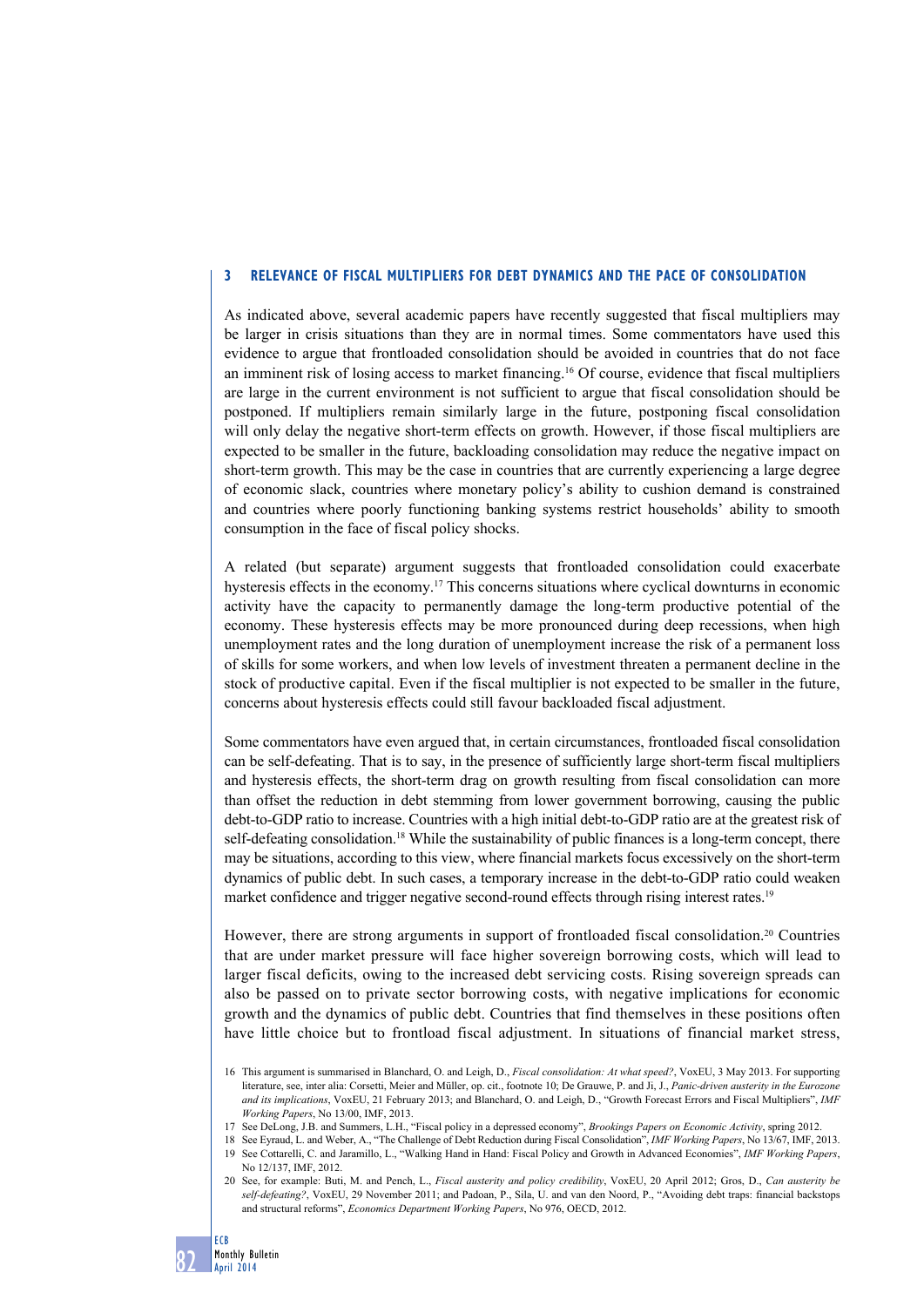Fiscal multipliers and the timing of consolidation

multiple equilibria are more likely to emerge. In the presence of high levels of uncertainty, it is crucial that governments establish credibility, in order to prevent "bad equilibria". This may require a sizeable frontloaded adjustment.

Even in the absence of market pressures, there may be merits to frontloaded adjustment. Taking early action to correct fiscal imbalances allows a country to achieve a primary surplus more quickly, so it delivers a larger reduction in public debt over a given period of time. Gradual consolidation also carries political risks related to the timing of electoral cycles and the potential for "adjustment fatigue" to derail consolidation if it is spread over a long period of time. Governments may find it more difficult to implement reforms with sometimes painful short-term costs towards the end of their mandates when seeking re-election. Moreover, gradual consolidation postpones the day when the public is able to observe the benefits of adjustment in terms of lower public debt, lower private sector borrowing costs and sustained economic growth. The risk is that, in the interim, the perception takes hold that reforms are not delivering the expected results and should therefore be abandoned. Moreover, when fiscal institutions are weak and medium-term budgetary frameworks are not binding, it may be more difficult for governments to convince the markets or the public that the fiscal consolidation which is approved today will actually be implemented in the future. The tendency of financial markets to focus on short-term growth in countries undergoing fiscal adjustment may reflect a belief that a country facing a sizeable decline in GDP is unlikely to sustain its fiscal adjustment effort over time.<sup>21</sup>

Finally, turning to the risk of self-defeating consolidation, how large do fiscal multipliers need to be in order to lead to such an outcome? In general, consolidation is considered to be self-defeating where the resulting debt-to-GDP ratio is higher than it is in the baseline scenario (where there is no consolidation). The results for the euro area (see Table A in Box 2) show that the fiscal multiplier must (in terms of absolute value) be significantly higher than 1 to lead to a self-defeating scenario after five years, and it must be very large (i.e. more than 3) to lead to a self-defeating scenario after ten years. Overall, as pointed out in similar studies,<sup>22</sup> multipliers have to be unrealistically large for consolidation to be self-defeating, especially over longer periods of time.

The simulations in Box 2 address the wider issue of the relative merits of front- and backloaded consolidation. As Table B shows, even with reasonably large multipliers in crisis situations and normal times, frontloaded consolidation reduces the cumulative consolidation effort that is required to achieve a particular debt-to-GDP ratio. That is because frontloading reduces the compounding effect that (growth-adjusted) interest payments have on the debt-to-GDP ratio (the "snowball effect") relative to backloading, so a lower long-term primary balance is required to achieve a given debt-to-GDP ratio. Frontloading also achieves faster stabilisation of the debt-to-GDP ratio for all variants of the multiplier (by one to two years) and delivers lower debt-to-GDP ratios in the medium term. As explained above, the negative impact that consolidation has on GDP is likely to fade over time, while the structural improvements in the budget balance that result from well-designed consolidation are permanent. Stabilising debt more rapidly can also help to reduce sovereign borrowing costs and ensure market access in situations where financial markets are focusing on the short-term dynamics of debt when assessing a sovereign's solvency.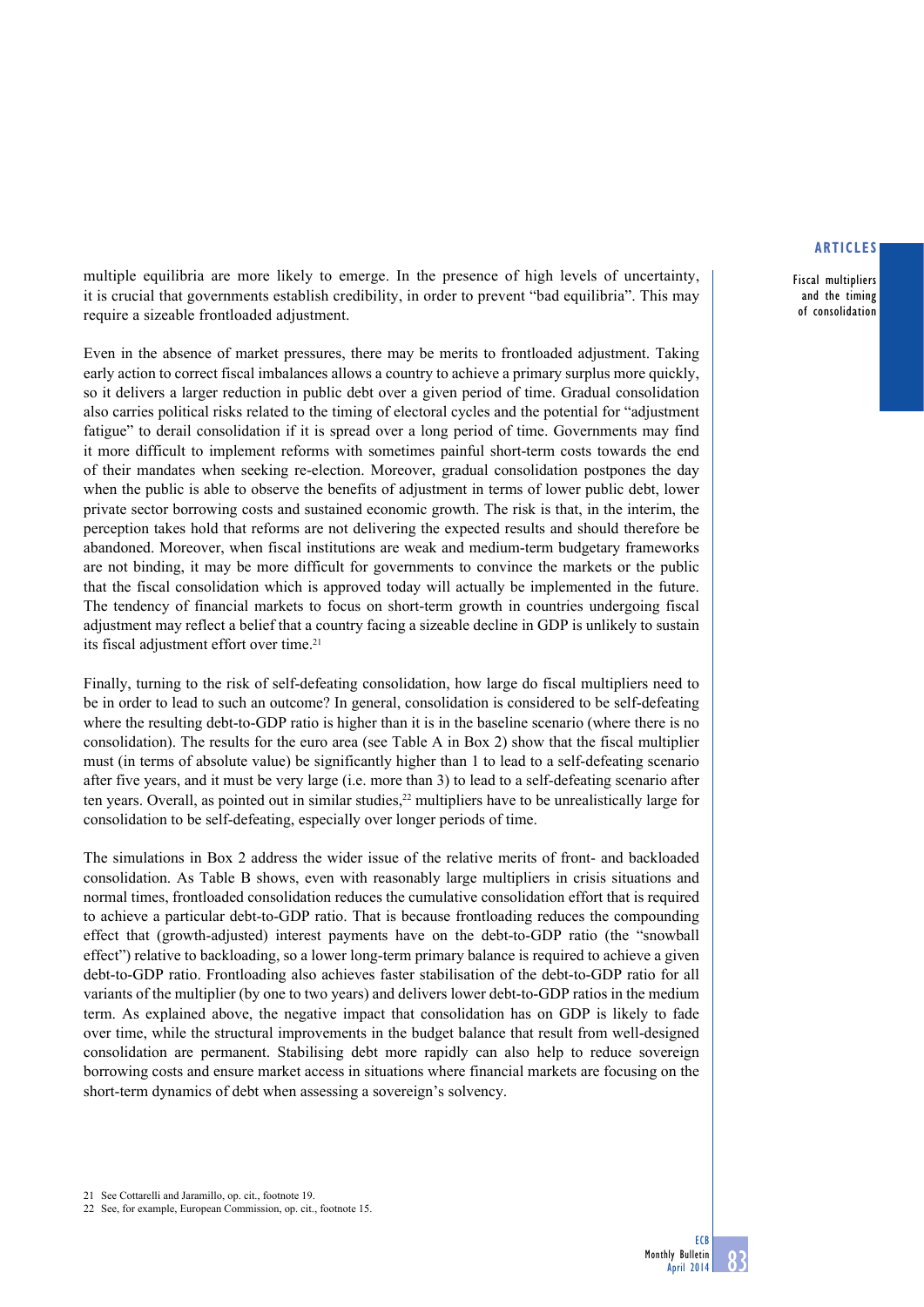### **Box 2**

# **FISCAL MULTIPLIERS AND THE DYNAMICS OF DEBT**

This box proposes a stylised framework to assess the relevance of fiscal multipliers for the dynamics of debt and the pace of consolidation.

#### **Stylised modelling framework**

The dynamics of public debt are modelled using the standard debt accumulation equation

$$
\Delta d_i = \underbrace{\frac{i_i - g_i}{1 + g_i}}_{\text{smoothall effect}} d_{i-l} - pb_i + dda_i
$$

where *d* is the debt-to-GDP ratio, *i* is the effective interest rate, *g* is the (nominal) GDP growth rate, *pb* is the primary balance-to-GDP ratio and *dda* is the deficit-debt adjustment. As can be seen, the accumulation of debt depends on the relative size of the interest rate-growth differential *i − g* and the primary balance *pb*. Assuming that *dda* is zero, a decrease in the growth rate requires an increase in the primary balance to stabilise the path of the debt-to-GDP ratio.

The future path of the debt-to-GDP ratio is modelled here using a simple endogenous framework. GDP growth depends on its own lag, the potential GDP growth rate and the speed with which the output gap closes. The growth framework also includes hysteresis effects<sup>1</sup> and the impact of interest rate changes. Interest rates include a risk premium that rises when the fiscal deficit and public debt exceed  $3\%$  and  $60\%$  of GDP respectively.<sup>2</sup> The impact that fiscal consolidation has on GDP (i.e. the fiscal multiplier) is introduced as an exogenous parameter in the growth equation. This framework also includes feedback from GDP growth to the budget balance via automatic stabilisers<sup>3</sup>

## **Threshold multipliers that would lead to self-defeating consolidation**

This stylised framework can be used to simulate the impact that a permanent consolidation effort totalling 3% of GDP in the first year has on the dynamics of public debt. Consolidation is described as "self-defeating" if the resulting debt-to-GDP ratio is higher than it is in the baseline scenario (where there is no consolidation). The results of these simulations show that, given the actual level of debt in the euro area at end-2012, the fiscal multiplier must (in terms of absolute value) be significantly higher than 1 to lead to a self-defeating scenario after five years, and it must be very large (i.e. more than 3) to lead to a self-defeating scenario after ten years (see Table A).

<sup>1</sup> The hysteresis parameter is based on the estimate of 0.241 produced by DeLong and Summers (op. cit., footnote 17).

<sup>2</sup> The sensitivity of interest rates to fiscal deficits and public debt is based on Laubach, T., "New Evidence on the Interest Rate Effects of Budget Deficits and Debt", *Journal of the European Economic Association*, Vol. 7(4), 2009, pp. 858-885.

<sup>3</sup> The parameter for cyclical budgetary effects is set at 0.5 (i.e. for every 1% gap between output and its estimated potential, the corresponding cyclical component of the budget balance is 0.5). This is in line with the overall budgetary semi-elasticities used by the European Commission for fiscal surveillance. (Budgetary semi-elasticities average 0.54 for the euro area as a whole, ranging from 0.48 in Spain to 0.56 in Germany and 0.57 in the Netherlands.) For details, see Mourre, G. et al., "The cyclically-adjusted budget balance used in the EU fiscal framework: an update", *Economic Papers*, No 478, European Commission, March 2013.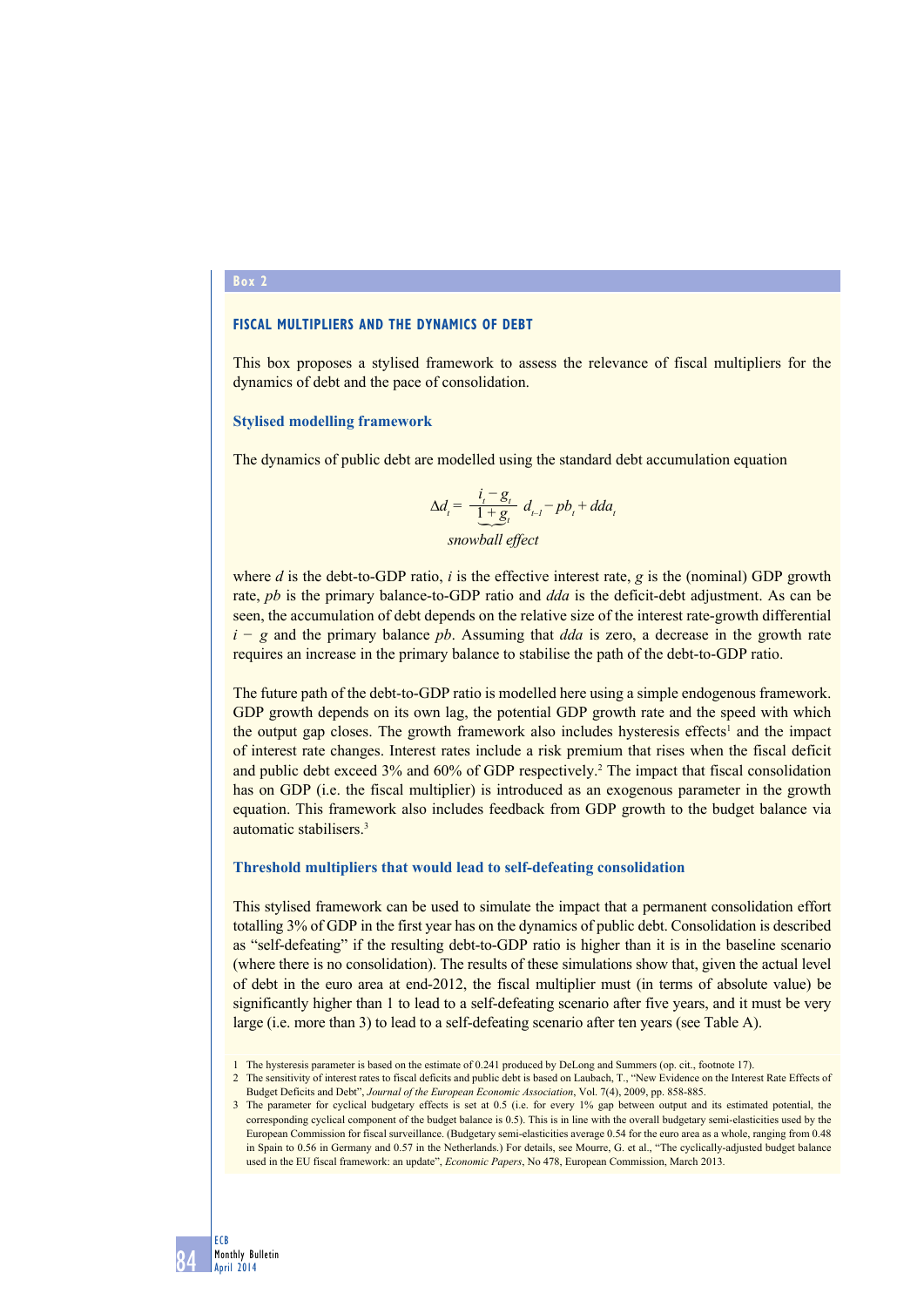Fiscal multipliers and the timing of consolidation

**table A threshold multipliers at which fiscal consolidation has an adverse impact on the debt-to-Gdp ratio in period t**

| (percentages)                          |     |        |        |         |        |
|----------------------------------------|-----|--------|--------|---------|--------|
| Initial debt-to-GDP ratio in euro area |     | $f=1$  | $t=3$  | $t = 5$ | $t=10$ |
| Actual $(2012)$                        | 93  | $-0.8$ | $-1.1$ | $-1.6$  | $-3.2$ |
| Hypothetical higher debt level         | 120 | $-0.6$ | $-0.9$ | $-1.4$  | $-3.0$ |
| Hypothetical lower debt level          | 60  | $-0.9$ | $-12$  | $-1.7$  | $-3.4$ |

Sources: European Commission forecasts (autumn 2013) and ECB calculations.

Notes: Figures assume permanent consolidation totalling 3% of GDP in the first year. The hypothetical debt ratios do not imply changes to the stylised model's parameters. The period *t* is measured in years.

The initial level of debt plays an important role in the simulations.<sup>4</sup> For a given interest rate-growth differential, the higher the level of debt is, the more difficult it is to stabilise that debt and place it on a downward trajectory. Consequently, with higher levels of debt, smaller multipliers will make consolidation self-defeating.<sup>5</sup> Hypothetical scenarios with larger and smaller initial debt ratios for the euro area (which imply smaller and larger threshold multipliers respectively) are also presented in Table A.

Overall, the results suggest that if the fiscal multiplier falls within the range normally regarded as plausible for a consolidation package with a balanced composition, fiscal consolidation initially has an adverse effect on the debt ratio, which is reversed within a few years.<sup>6</sup> Thus, in all cases, fiscal consolidation results in a more favourable trajectory for the debt ratio.

# **Comparison of front- and backloaded consolidation**

The analysis presented in Table A assumes that fiscal consolidation is implemented in full in the first year. In this second exercise, the differences between the effects of front- and backloaded consolidation are assessed. Here, frontloading means that fiscal consolidation takes place in the first three years, while backloading means that consolidation is delayed by two years, before also being implemented over a three-year period. In the interests of comparability, it is important that both paths eventually achieve the same consolidation effect. To this end, the debt-to-GDP ratio is assumed to reach a target of 60% after 20 years.

Table B also shows that frontloading stabilises the debt-to-GDP ratio faster (by one to two years) for all variants of the multiplier and delivers lower debt ratios over the medium term.

- 4 Other factors account for some of the differences between the scenarios with and without consolidation, since the framework is not fully linear. Hysteresis effects, the role of the closing of the output gap and lagged growth (all of which are determinants of current nominal GDP growth) and the fact that interest rate risk premia are dependent on deficit/debt thresholds introduce non-linear effects of consolidation into the stylised framework. Thus, the initial debt-to-GDP ratio is not the only determinant of the threshold multiplier in this framework.
- 5 The higher the debt ratio, the larger the primary surplus that is needed to stabilise it for a given interest rate-growth differential. Thus, the higher the debt ratio, the larger the consolidation effort – and, accordingly, the larger the negative impact on output. In terms of the effect on the debt ratio, that larger consolidation effort entails both a numerator effect (through the smaller ex post improvement in the budget balance) and a denominator effect (through the lower GDP). Hence, in the simulations, there is a smaller difference between the debt ratios in the consolidation and non-consolidation scenarios, especially at shorter horizons.
- 6 A sensitivity analysis looking at the parameter values used in the stylised modelling framework shows that the overall conclusions of the basic analysis remain valid. The parameters that most affect the size of the multiplier – particularly by lowering the threshold for the self-defeating consolidation scenario – are the speed with which the output gap closes and budgetary elasticity in respect of the output gap. Slower closing of the output gap (i.e. closing the gap in approximately seven years, as opposed to five) – which depends, in turn, on the initial size of the output gap and the hysteresis effects of the additional consolidation – would lead to slower growth dynamics and, in combination with other factors, increase the negative effects that consolidation had on the debt ratio. Similarly, greater budgetary elasticity in respect of the output gap weakens the improvements in debt ratios that stem from the additional consolidation and thus reduces the size of the threshold multiplier somewhat.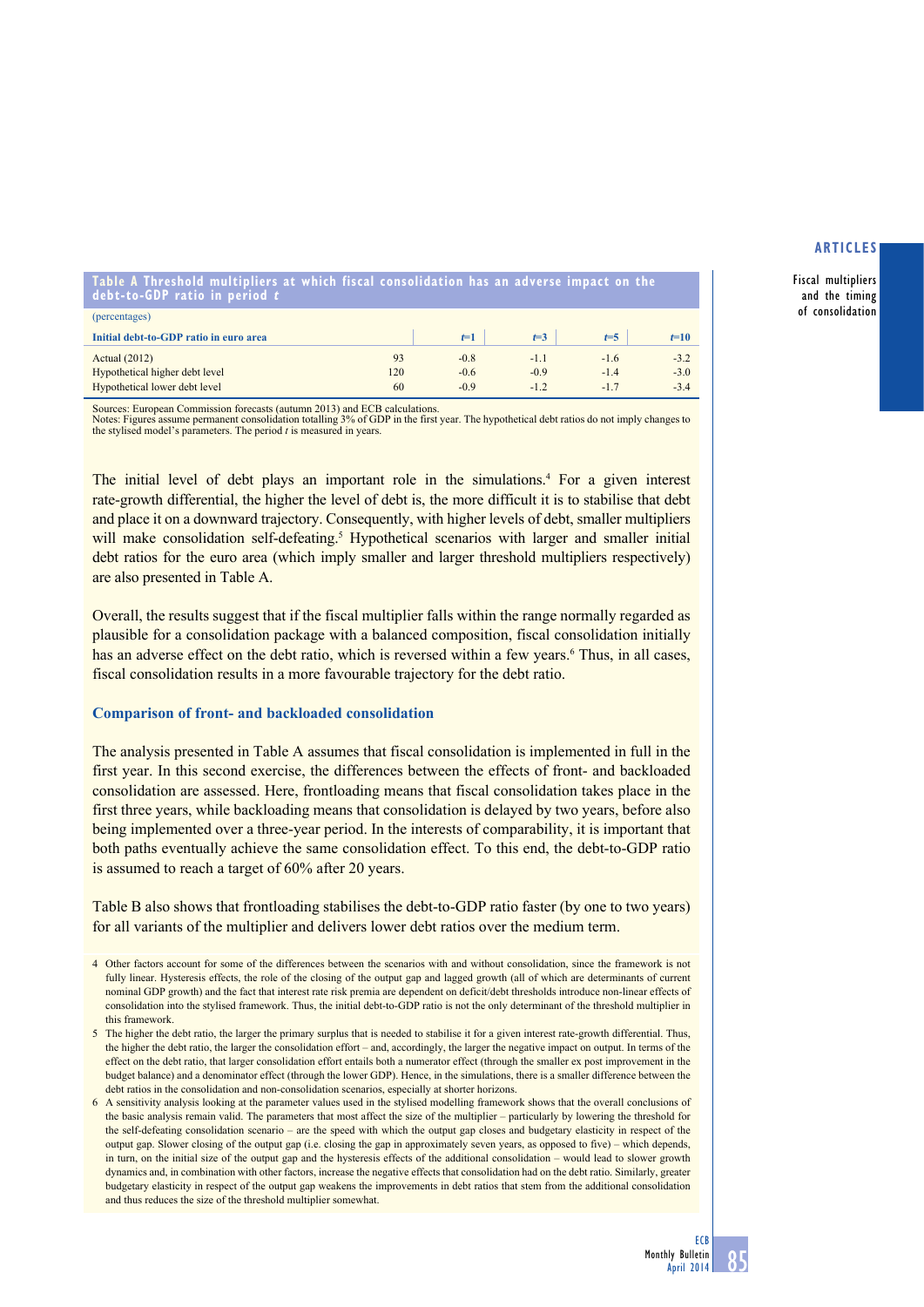# **table b comparison of the effects of front- and backloaded consolidation in the euro area**

|                                                                                  |              | (a) Constant multipliers |                     | (b) Multipliers fall in third year | (c) Multipliers fall in fifth year |                    |  |
|----------------------------------------------------------------------------------|--------------|--------------------------|---------------------|------------------------------------|------------------------------------|--------------------|--|
| <b>Euro area indicators</b>                                                      | Frontloading | <b>Backloading</b>       | <b>Frontloading</b> | <b>Backloading</b>                 | Frontloading                       | <b>Backloading</b> |  |
| Cumulative consolidation<br>effort $(\%$ of GDP)<br>Number of years to stabilise | 2.6          | 3.0                      | 2.7                 | 3.0                                | 2.8                                | 3.2                |  |
| the debt ratio<br>Debt-to-GDP ratio after five                                   | 3.0          | 4.0                      | 3.0                 | 4.0                                | 3.0                                | 5.0                |  |
| years (end of consolidation; %)                                                  | 94.0         | 97.6                     | 97.0                | 97.6                               | 98.4                               | 100.6              |  |

Sources: European Commission forecasts (autumn 2013) and ECB calculations.<br>Notes: Figures assume that a debt-to-GDP ratio of 60% is achieved after 20 years. In column (a), the multiplier is 0.8 in all five years.<br>In column years and 0.8 in the fifth. In the frontloading scenario, consolidation with equal yearly amounts takes place in the first three years. In the backloading scenario, consolidation with equal yearly amounts takes place in th

# **breakdown of simulated debt dynamics in the euro area**

(percentages of GDP for frontloading; percentage points of GDP for backloading)

#### **Nominal budget balance Debt-to-GDP ratio**



Sources: European Commission forecasts (autumn 2013) and ECB calculations.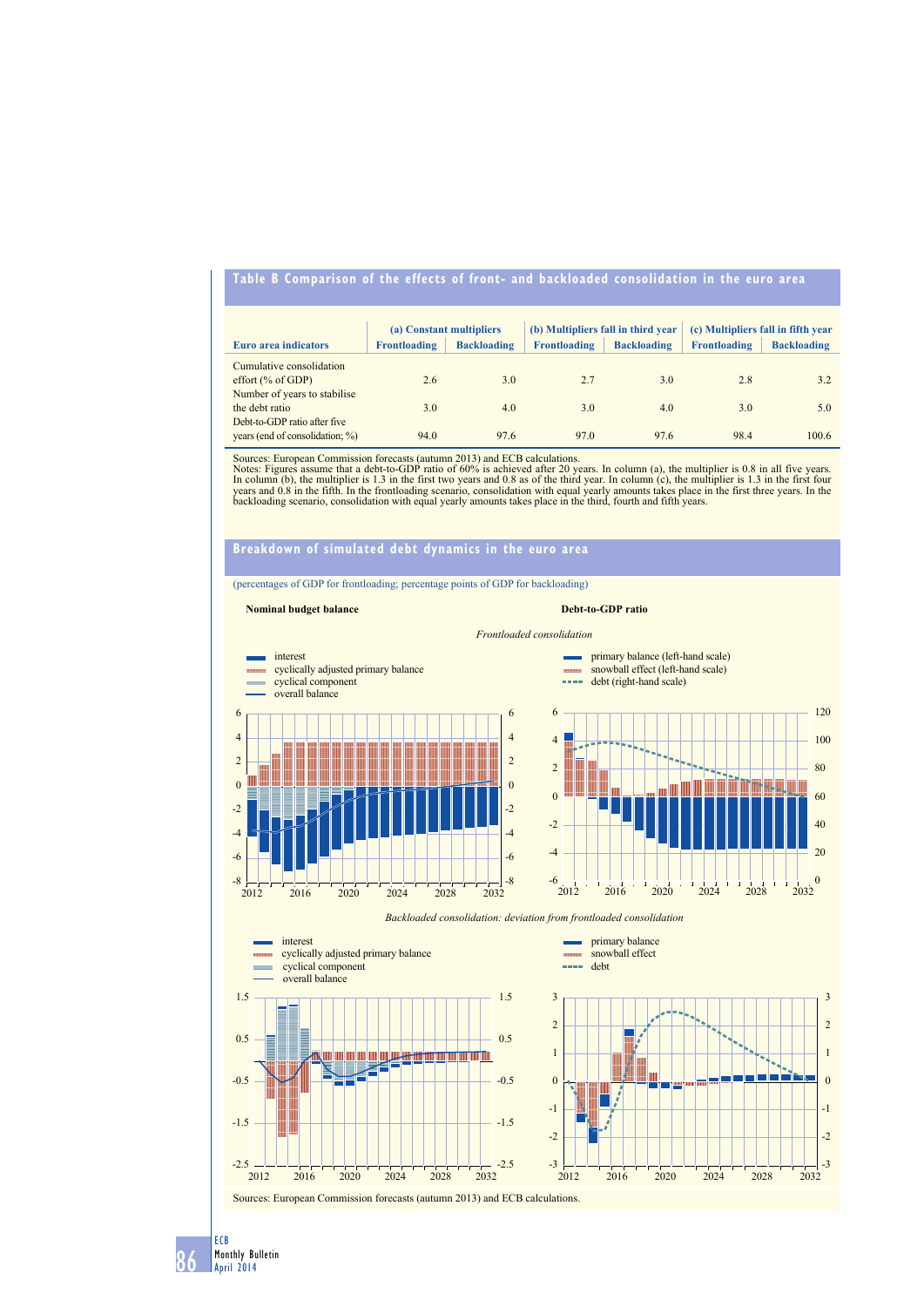Fiscal multipliers and the timing of consolidation

The first line of Table B shows that frontloading reduces the cumulative consolidation effort that is required to meet the 60% debt-to-GDP target after 20 years in the euro area. Frontloading reduces the compounding effect that growth-adjusted interest payments have on the debt-to-GDP ratio (the "snowball effect") relative to backloading, so a lower long-term primary balance is required to achieve a given debt-to-GDP ratio. This applies to all three variants in terms of the size and time profile of the fiscal multiplier. Compared with the baseline scenario (which has time-invariant multipliers), the difference between the overall consolidation efforts for front- and backloading is only slightly smaller (around 0.1 smaller) where the multipliers fall in later years.

A closer examination of these simulations shows how debt dynamics differ between the frontand backloaded consolidation paths where the multiplier declines from 1.3 to 0.8 in the third year (see charts). With frontloaded consolidation starting in 2013, the cyclically adjusted primary balance reaches its steady-state level of 3.6% of GDP in 2015, while the impact of the economic cycle on the primary balance disappears by 2020. By 2016, the primary surplus is larger than the "snowball effect" stemming from the interest rate-growth differential, so the debt-to-GDP ratio starts to decline, reaching 60% by 2032. With backloading, the cyclically adjusted primary balance does not reach its (higher) steady-state level of 3.9% of GDP until 2017. The primary balance does not exceed the "snowball effect" and place the debt-to-GDP ratio on a downward trajectory until 2017.

# **4 Longer-term impact of fiscal consolidation on output**

The stylised simulations above do not take account of the positive medium to longer-term effect that consolidation has on the supply side of the economy. In the longer term, well-designed fiscal consolidation programmes have sizeable benefits, not only in terms of fiscal sustainability, but also in terms of GDP. In general, the literature<sup>23</sup> finds that the longer-term benefits of fiscal consolidation in terms of output are likely to be larger when (i) fiscal consolidation is mostly implemented on the expenditure side, but avoids cuts in productive government spending, (ii) the government sector is already large and (iii) the debt-to-GDP ratio is high and the sustainability of public finances is at risk.

As regards the implementation of spending cuts, empirical literature contains evidence that multipliers of spending shocks tend to decline and change sign over the medium term. That is to say, cuts in unproductive government expenditure in particular are associated with positive output effects over the medium to longer term. There are signs that governments are now increasingly aware of the need to implement spending cuts in an efficient manner. For example, "expenditure reviews" aim to free up resources by cutting unproductive expenditure, while protecting the types of public expenditure that are best able to promote longer-term growth. That is the case, for example, with expenditure that (i) supports the creation of physical or human capital (e.g. investment in infrastructure, research and development, health and education), $^{24}$  (ii) makes efficient use of public

<sup>23</sup> Theoretical literature is divided on whether fiscal policy has an impact on the level or growth rate of GDP per capita. Exogenous (neo-classical) growth models allow only for an impact on levels, not for long-term effects on growth stemming from changes in fiscal policy variables, while endogenous growth models (see next footnote) predict effects on the growth rate, at least along the transition path to the steady state.

<sup>24</sup> For example, Lucas maintains that public investment in education increases the level of human capital and that this can be regarded as the main source of long-term economic growth (see Lucas, R., "On the mechanism of economic development", *Journal of Monetary Economics*, No 22, 1988, pp. 3-42). Barro argues that productive government expenditure (e.g. investment in infrastructure) can, up to a point, promote economic growth (see Barro, R., "Government Spending in a Simple Model of Endogenous Growth", *Journal of Political Economy*, No 98(5), 1990, pp. 103-125). Romer makes the case for the relevance of spending on research and development (see: Romer, P., "Increasing Returns and Long-Run Growth", *Journal of Political Economy*, No 94, 1986, pp. 1002-1037; and Romer, P., "Human Capital and Growth: Theory and Evidence", *Carnegie-Rochester Series on Public Policy*, No 32, 1990, pp. 251-286).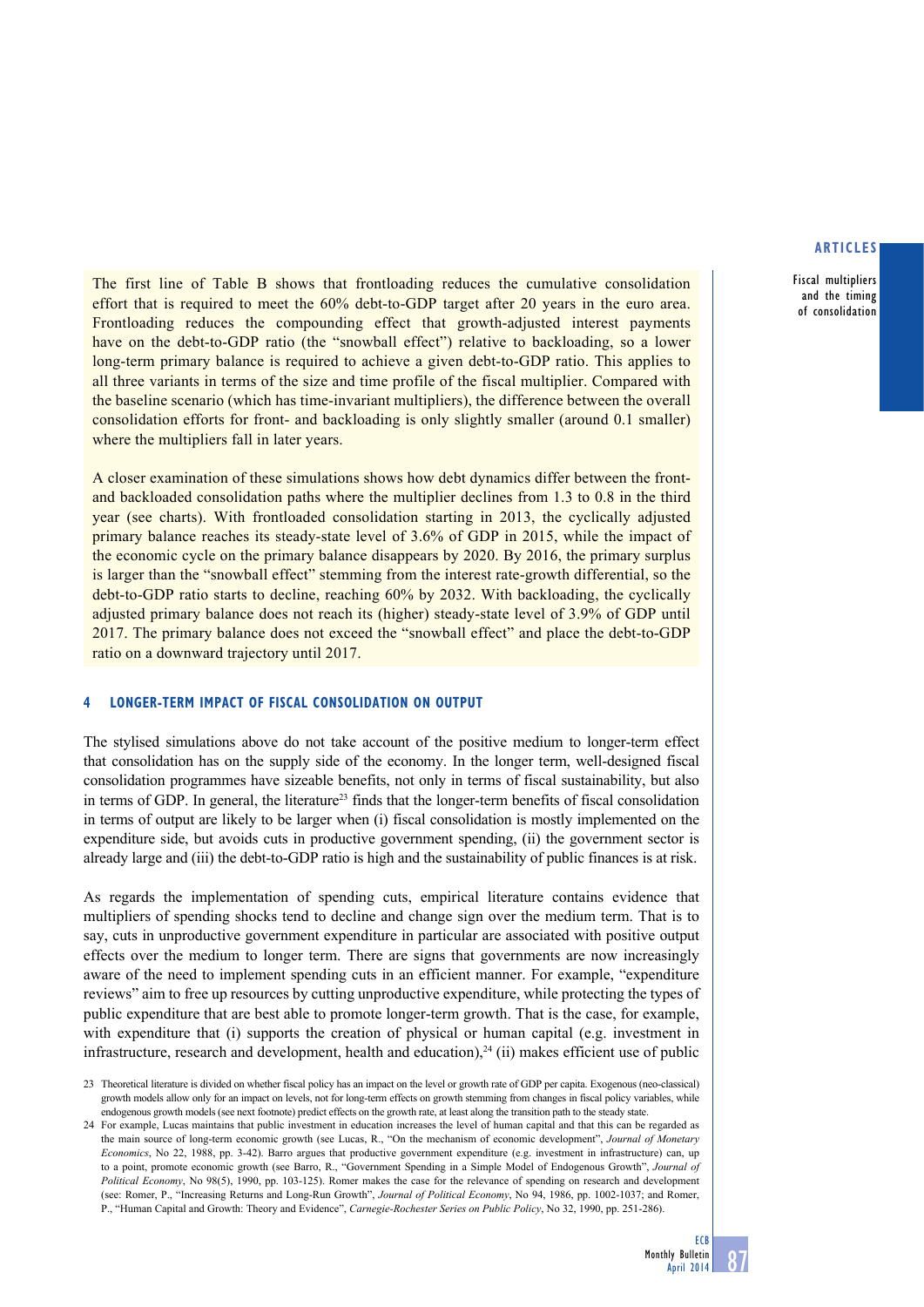resources in undertaking such activities and (iii) underpins macroeconomic stability by being medium term-oriented, predictable and sustainable. Indicators of the quality of public finances and commonly used assessment methodologies and international comparators can be illustrative and helpful when assessing the quality of public expenditure.<sup>25</sup>

The positive impact of cuts in government spending is likely to be greater in the longer term when the government sector is large and/or fiscal sustainability is at risk. In general, large government sectors may weaken long-term growth. To be sustainable, they require high taxes, which may create disincentives to work and invest.<sup>26</sup> Conversely, financing high levels of expenditure through borrowing will lead to higher (and potentially unsustainable) debt levels, with a negative impact on macroeconomic stability, borrowing costs and, ultimately, growth.

As illustrated by the simulations using the ECB's NAWM in Box 6 of the December 2012 Monthly Bulletin, fiscal consolidation is associated with positive effects on long-term GDP growth for all revenue and spending instruments apart from government investment. Consolidation reduces the debt level in the medium term, and the simulations assume that the resulting budgetary room is used to reduce the distortionary tax burden on labour. Consequently, initial increases in taxes (both direct and indirect) may be associated with positive effects on output – albeit effects that are more limited than those resulting from cuts to unproductive spending. Consolidation also lowers sovereign risk premia, leading to lower government financing costs and creating room for further reductions in taxes on labour. At the same time, the reduced financing costs of the private sector result in an increase in the capital stock across the economy and higher levels of output.

Overall, fiscal consolidation should avoid any bias against spending cuts: although cuts to unproductive spending may have a larger negative impact than revenue measures (with the exception of general transfers) in the short term, they tend to be the most beneficial in terms of medium to long-term growth prospects. Moreover, expenditure-based consolidation measures are most favourable to longer-term growth when they are accompanied by supply-side reforms (including the deregulation of goods and labour markets) and wage moderation.27

# **5 conclusions**

The review of relevant literature presented in this article indicates that there is no one short-term multiplier associated with fiscal consolidation. Multipliers are country, time and episode-specific. Generally, fiscal consolidation can be expected to have a negative impact on output in the short term. This impact is larger not only during recessions and/or periods of financial stress, but also when monetary policy is constrained and when consolidation takes place in many countries simultaneously. The fiscal multiplier is found to be smaller in the presence of weak public finances, particularly when the sustainability of government debt is at risk. The multiplier also differs depending on the fiscal instrument used.

<sup>25</sup> See, in this respect, work by the OECD and the European Commission on the quality of public finances.

<sup>26</sup> Even in the case of productive government spending, the literature points to the existence of non-linear responses in terms of long-term growth: increasing the stock of public capital above a certain optimal level will eventually hurt output and growth (see Barro, op. cit., footnote 24).

<sup>27</sup> See: Alesina, A., Favero, C. and Giavazzi, F., "The Output Effect of Fiscal Consolidations", *NBER Working Papers*, No 18336, 2012; and Tsibouris, G.C., Horton, M.A., Flanagan, M.J. and Maliszewski, W., "Experience with Large Fiscal Adjustments", *IMF Occasional Papers*, No 246, IMF, 2006.